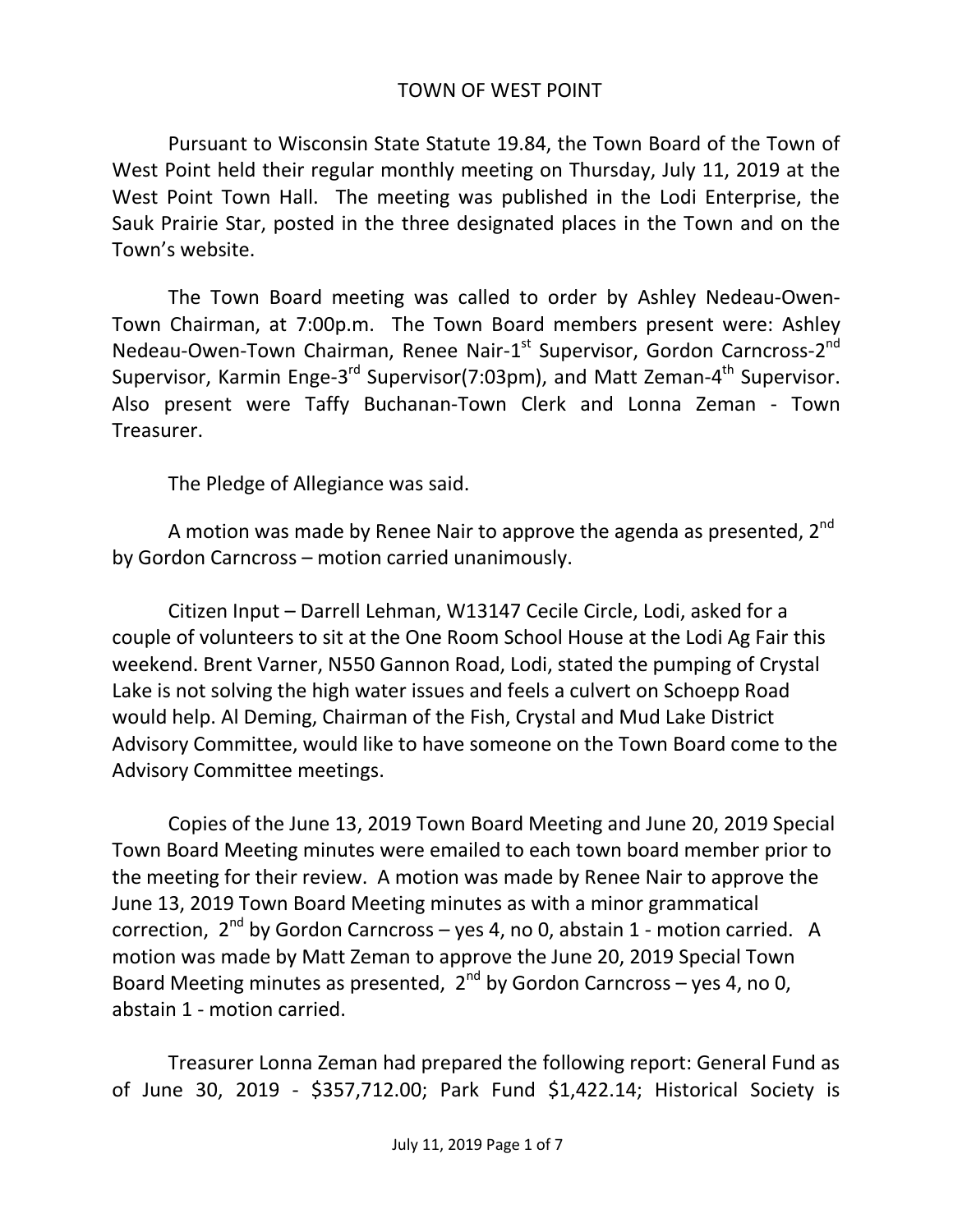\$4,240.18; Ryan's Haven Escrow account is \$3,615.95, and Savannah Tree is \$1,667.81 is in a 1-year CD (matures 5/24/20). The Town Treasurer and Town Clerk reconciled the bank accounts for the month of June.

Correspondence –The Town received approved minutes from the Lodi Area EMS and LAEMS Director's Report from the May 16, 2019 meeting. The Town received articles from Laura Olah, CSWAB, about "Citizens Key to New Groundwater Standards for PFOA and PFOS", and "Help make PFAS a priority in Wisconsin's water policies". Small Community Forums Regional Workshops will be held in August and September; there will be one in Pardeeville on August 28, 2019. The Town received an email from Kristin Simonis about the volleyball court in Selwood Park. The Town received a request from Nate Nehring to ask the WDOT for a School Bus sign or Blind Driveway sign be put on State Highway 188 by W13070, because he is concerned with the safety.

The bills were reviewed by each town board member prior to the town board meeting. A copy of the bills, deposits, budget for 2019 were given to each town board member for their information. A motion was made by Matt Zeman to take \$36.61 from 56900 Towns Advisory / Outdoor and put it in 56900A Broadband Committee and take \$515.11 from 53311 Hwy Maint/Repair and put it in 53101 Engineer Roads,  $2^{nd}$  by Renee Nair – motion carried unanimously. A motion was made by Renee Nair to pay the bills as presented,  $2^{nd}$  by Gordon Carncross - motion carried unanimously.

Reports:

Town Park Committee – Matt Zeman reported the Park Committee met on July 9, 2019 at Selwood Park and discussed a basketball court and the Town will look at budgeting for it in October for next year.

Lodi Fire Commission – no report Sauk Fire District – no report Plan Commission – no report Sauk EMS Committee – no report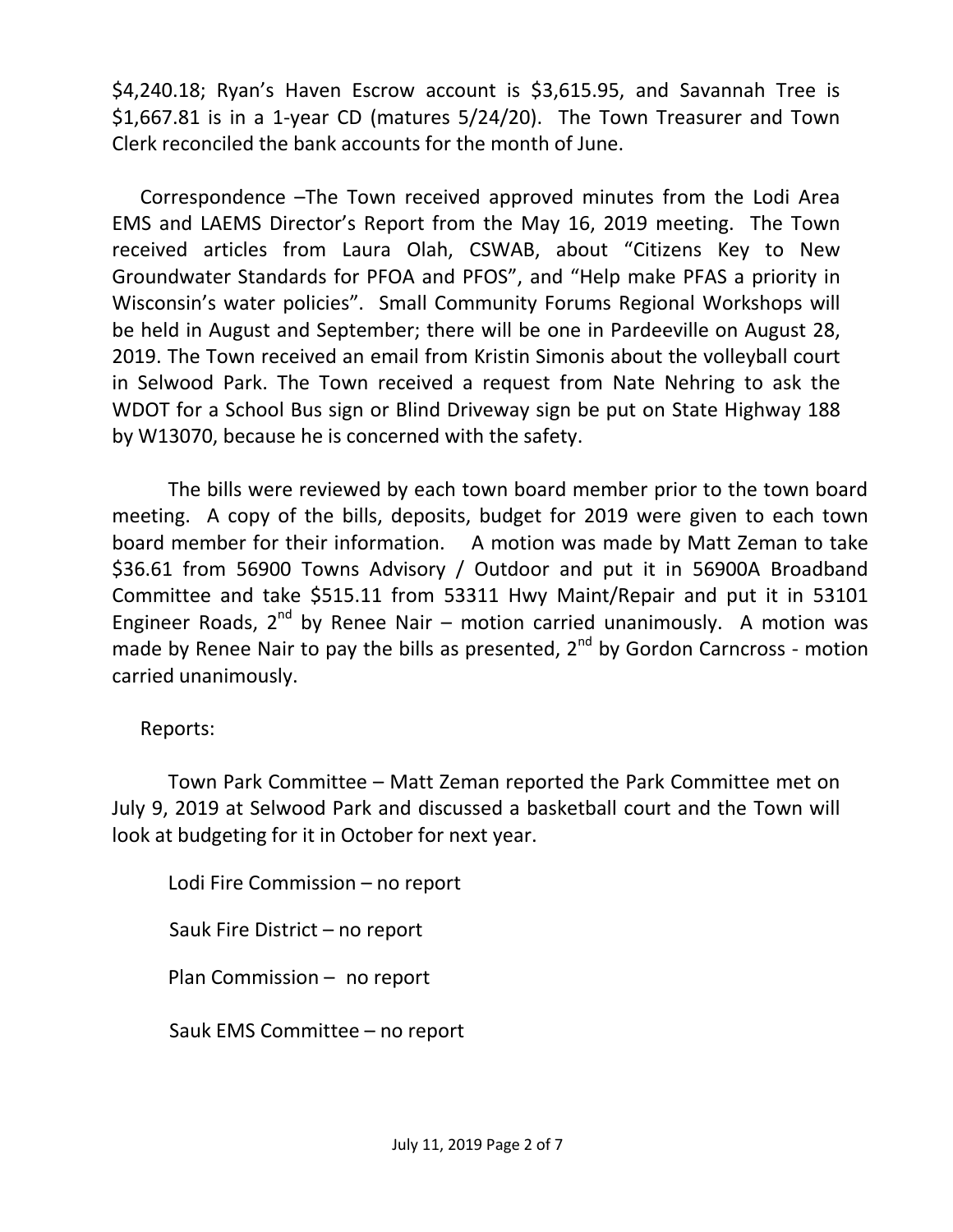Transfer Site Report – Matt Zeman reported it has been a seamless transition for the new worker at the Transfer Site.

Lodi EMS Committee – no report Open Space Committee – no report Columbia County Report – no report

Fish, Crystal and Mud Lake District/Pumping – Brent Varner, Secretary for the Fish, Crystal and Mud Lake District reported the annual meeting will be on August 24, 2019 and they are looking to increase the special assessments by 15% and want to find a central location for the District's documents.

Broadband Committee – Ashley Nedeau-Owen reported the committee is working on assembling parts.

There is water going across the North/South portion of Schoepp Road and it is close to going across the East/ West portion. The Town Engineer is in the process of getting prices for the Town for 3 different options for Schoepp Road: 1. Raise the height and resurface; 2. Make 2 cul de sacs; 3. Reduce to one lane and have signals lights on each side. Steve Bodenschatz, owner of Crystal Lake Park, did not know why a culvert couldn't be put in. Neil Schoepp, N585 Schoepp Road, stated all the water is going on his land. Dale Schoepp, owner of Schoepp's Cottonwood Resort, said if something is not done with the water and road it will put him out of business. A motion was made by Matt Zeman to have the engineer get a price for a  $4^{\text{th}}$  option, to put a culvert in,  $2^{\text{nd}}$  by Gordon Carncross – motion carried unanimously.

The Town Engineer is going to meet with Don Nichols with Columbia County Highway and review roads for the crack filling work. The Town Board does not want any crack filling done on Unke or Hanneman Roads.

The Town received a call about trees hanging down on Jensen Road. The Town Chair looked at it and agreed it needs brushing and should be put on the list when we start the brushing.

The Town will need to take out a loan to cover the cost of the Van Ness Road Project that will be over budget and until we receive the Grant money from the State. A motion was made by Renee Nair to write a Resolution for loans for a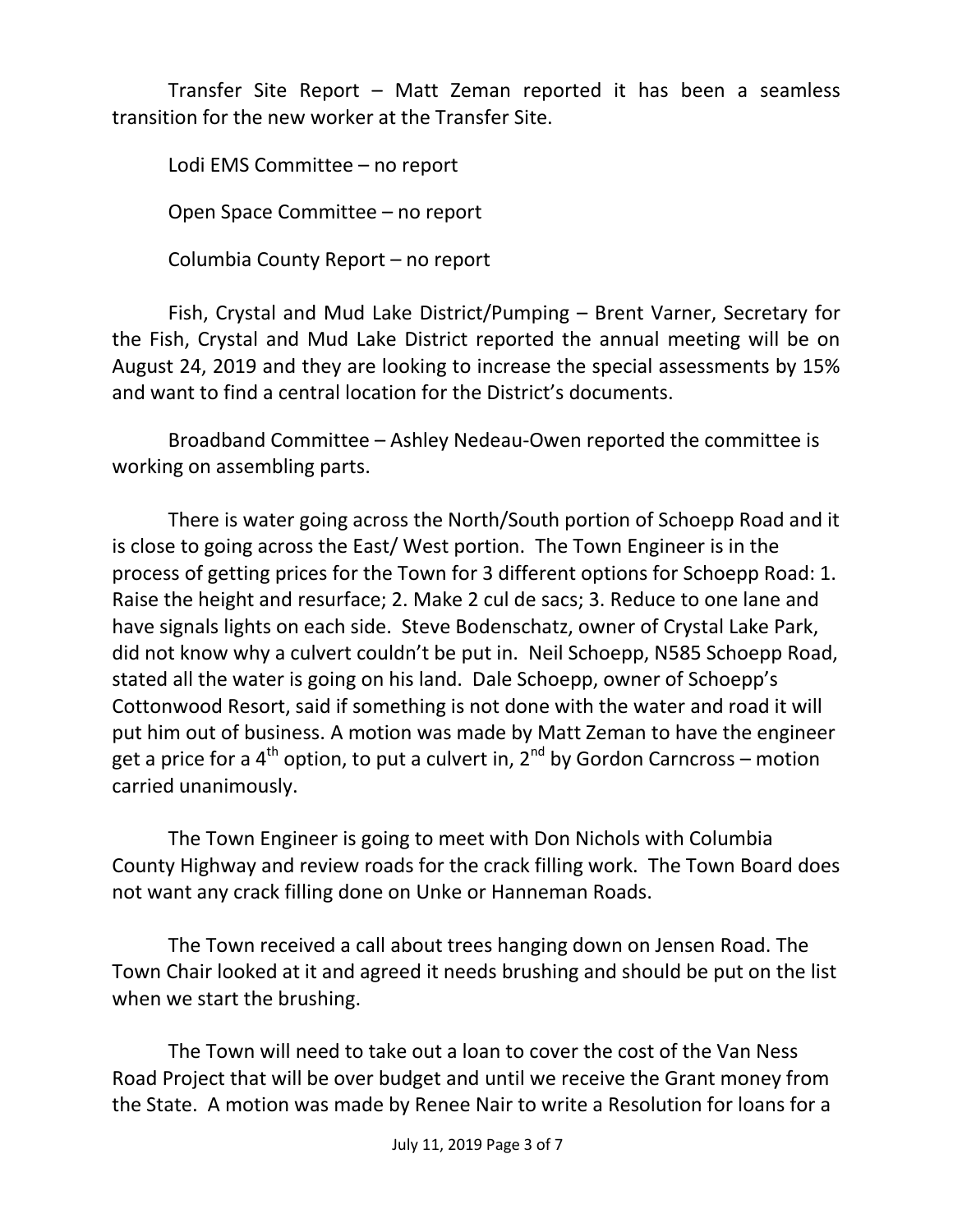short term "bridge" loan of \$175,000.00 to cover the Grant money and be paid back before the end of 2019 and then a loan for \$19,000.00 to be paid in 2020, 2<sup>nd</sup> by Matt Zeman – motion carried unanimously.

Ron Grasshoff, Kevin Kessler, and Ashley Nedeau-Owen are working on a plaque for the Town to recognize Fred Madison's contribution to the Town.

A motion was made by Ashley Nedeau-Owen to approve the signing of the Resolution Opposing the Incarceration of Children in the United States and the Immediate Closure of the Privately-Operated Prison in Homestead, Florida and to mail copies of the signed Resolution to Senator Baldwin, Senator Johnson, and Representative Grothman,  $2^{nd}$  by Gordon Carncross – motion carried unanimously. (The Resolution is attached.)

The Town of Lodi, City of Lodi, and Town of West Point are in the process of revising the LAFD & LAEMS Intergovernmental Agreements. A motion was made by Renee Nair to reject the agreements as presented and request 3 edits to the documents: 1. To change "5" to "6" in number 2 of the LAFD agreement; 2. To change a quorum to 1 representative from each municipality; 3. Eliminate the Joint Municipal meeting,  $2^{nd}$  by Gordon Carncross – motion carried unanimously.

Combining Open Space Committee and Park Committee was postponed until next month. Darrell Lehman will find the language that was approved for making the Open Space Committee a standing committee.

The Town Chair is going to look into the authority he has for administrative duties like hiring and firing of employees of Town.

The new Town website is up and running. The Clerk has already received three emails from people with question that have used the "contact us" form on the website.

Emergency Response Plan was postponed until next month.

The next regular town board meeting will be on Thursday, August 8, 2019 at 7:00pm, on the agenda is: Town roads, Schoepp Road, Emergency Response Plan, Parks / Open Space Committee, Transfer Site, Fred Madison Recognition, Lodi EMS and Fire contracts, and any other business that can be legally added to the agenda.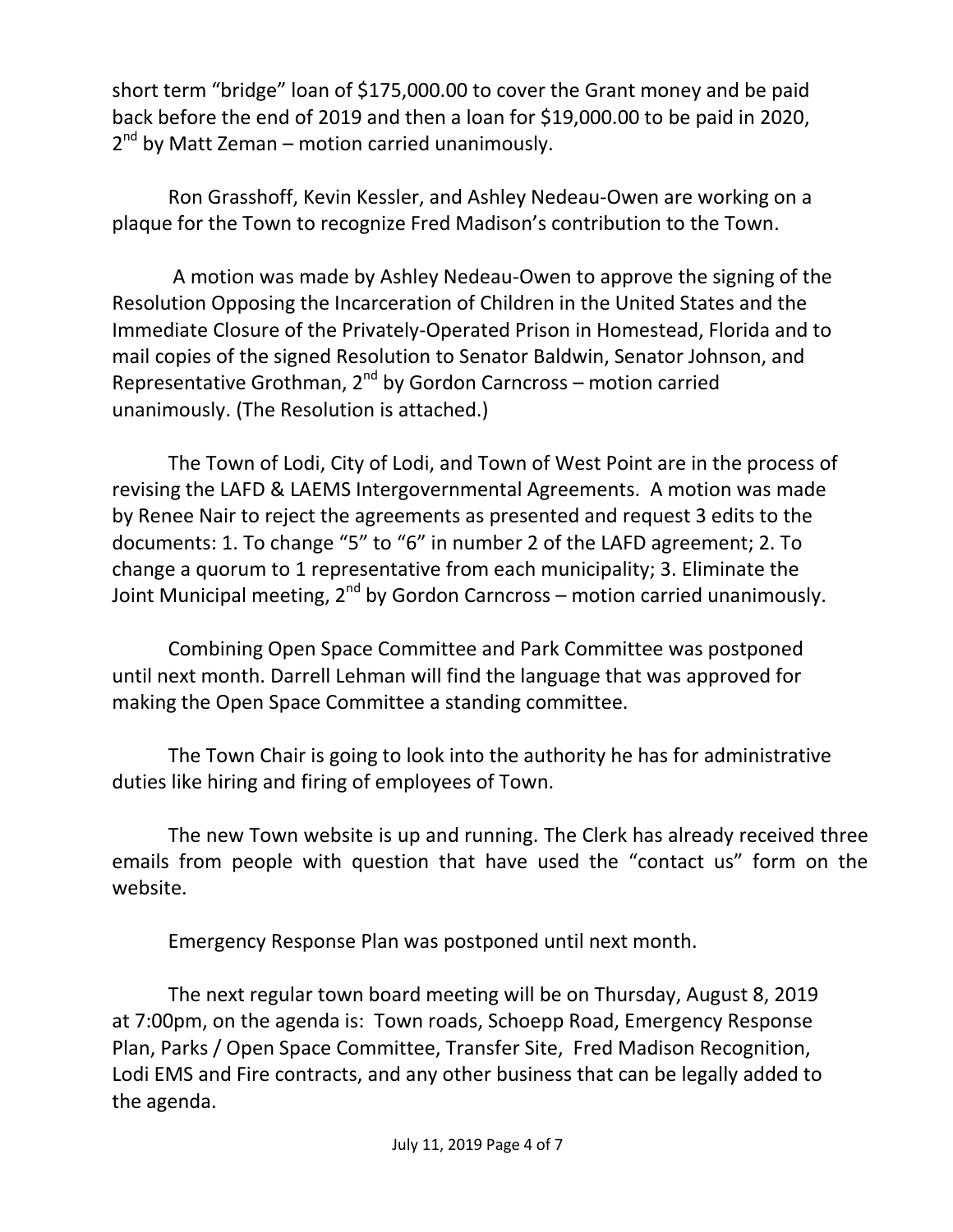A motion was made by Renee Nair to adjourn the July 11, 2019 Town Board meeting at 10:01pm, 2<sup>nd</sup> by Karmin Enge – motion carried unanimously.

> Respectfully Submitted By *Taffy Buchanan* Town Clerk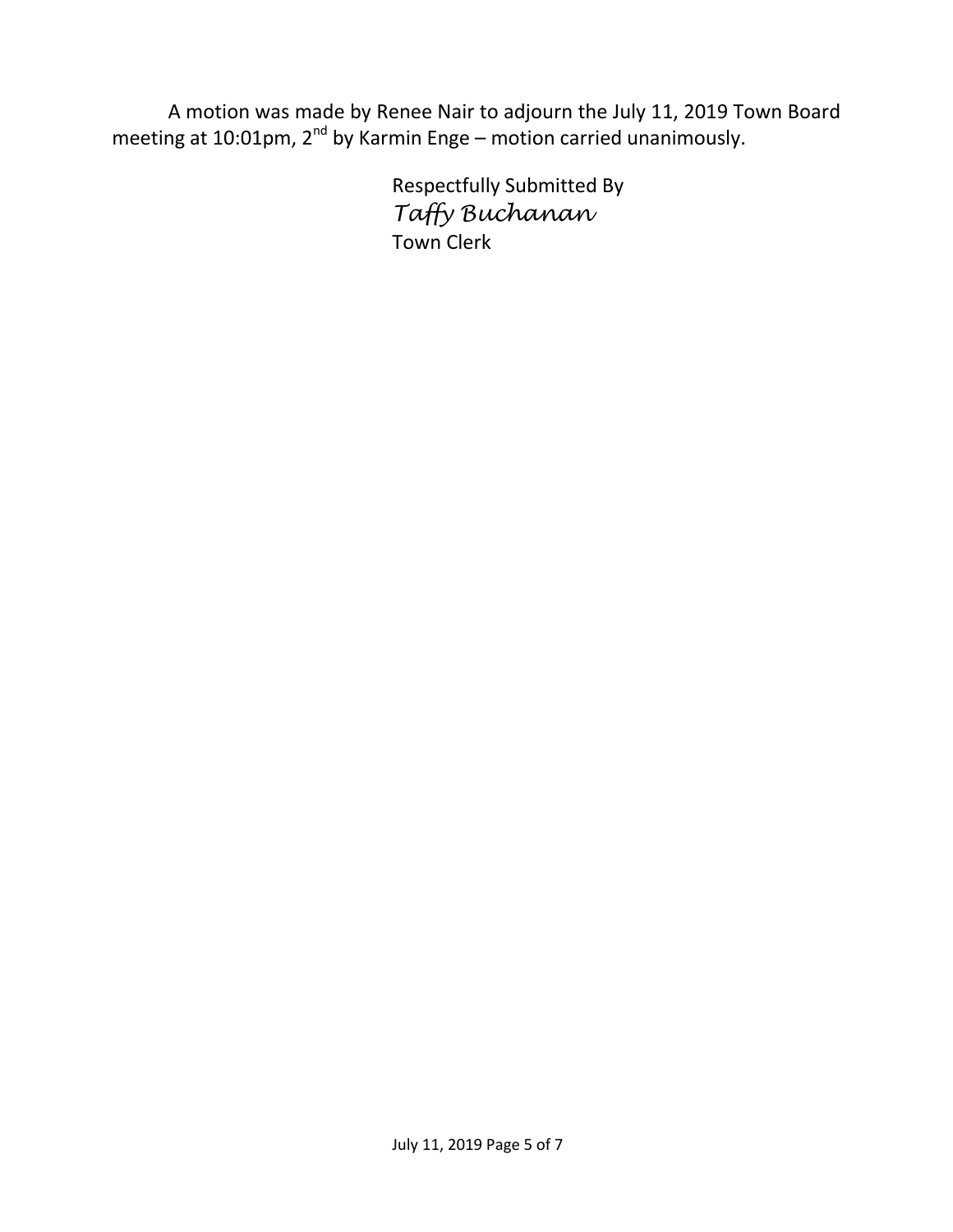## RESOLUTION OPPOSING THE INCARCERATION OF CHILDREN IN THE UNITED STATES AND THE IMMEDIATE CLOSURE OF THE PRIVATELY-OPERATED PRISON IN HOMESTEAD FLORIDA

WHEREAS, the Flores Agreement requires the United States to place children under the age of 18 in the "least restrictive setting appropriate the child's age," and,

WHEREAS, the Flores Agreement requires the United States to place children under the age of 18 in facilities that comply with all applicable state child welfare laws, and,

WHEREAS, the Flores Agreement requires the United States to make a prompt and continuous effort to reunite and release any child under the age of 18 with that child's family, and,

WHEREAS, the Flores Agreement requires that children under the age of 18 held in any facility that does not comply with the standards set forth in the Flores Agreement be released within 20 days of their detention, and,

WHEREAS, the Homeland Security Act of 2002 and the Trafficking Victims Protection Reauthorization Act of 2008 require that unaccompanied immigrant children be transferred to the custody of the Office of Refugee Resettlement, and,

WHEREAS, no Office of Refugee Resettlement facilities are in Homestead, Florida, and,

WHEREAS, Comprehensive Health Services, a for-profit subsidiary of Caliburn International, currently operates a large detention facility in Homestead, Florida, on federal land under contract to U.S. Customs and Border Protection and not subject to Florida's child welfare laws, and,

WHEREAS, on June 26, 2019 approximately 2,300 children under the age of 18 were being held in this CHS facility some for more than 220 days and one 14-year-old girl for 119 days, and,

WHEREAS, on June 26, 2019, more than 13,000 children are being held in custody at facilities across the United States, and,

WHEREAS, the internationally recognized United Nations Convention on the Rights of the Child Article 37 emphasizes freedom from arbitrary arrest and detention as well as special protection to children seeking asylum under Article 22, and